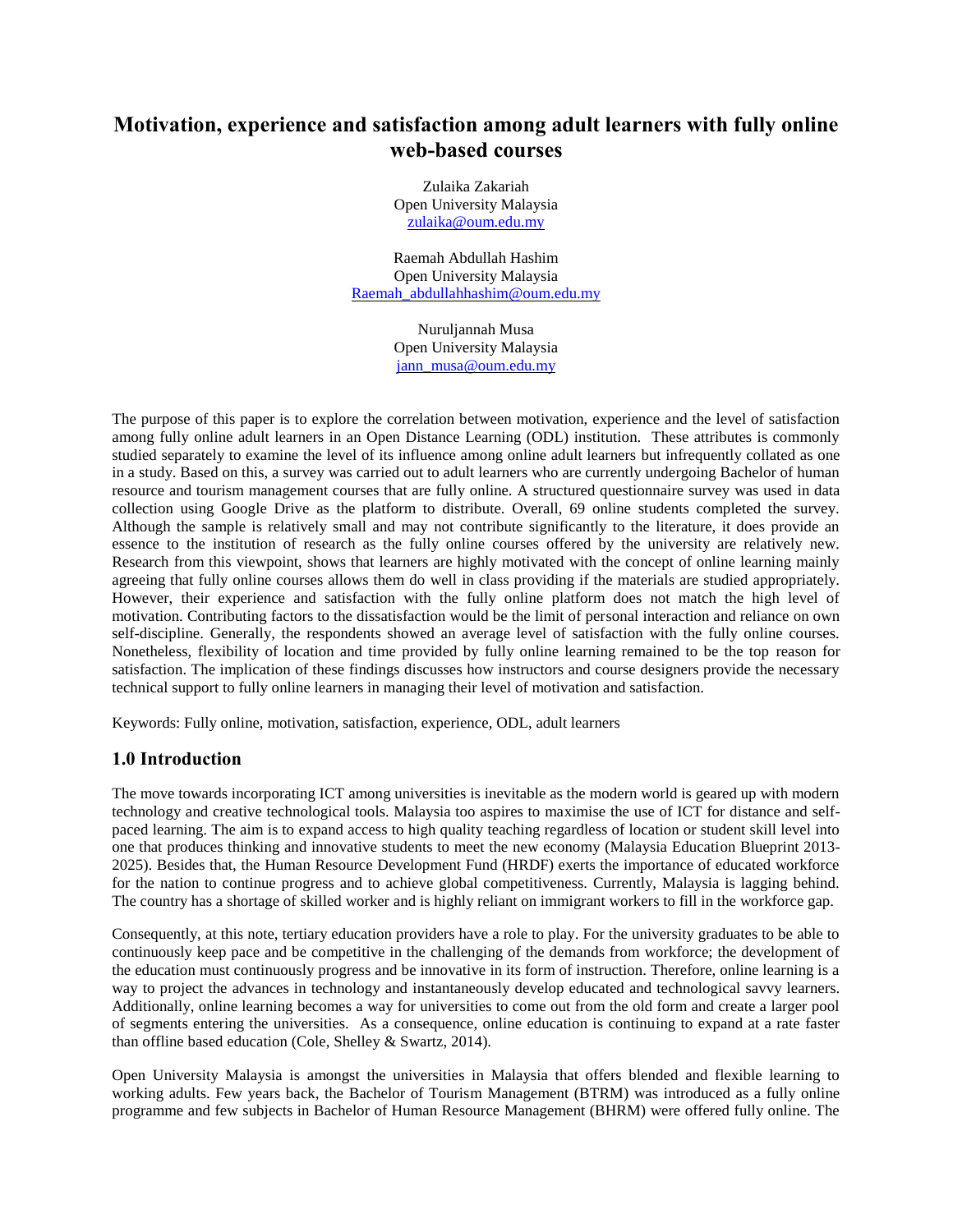course is different compared to the traditional setup as the environment in online learning usually capitalises various supporting technologies to engage learners. The methods of teaching such as Moodle, podcasts, video lectures and constant virtual meetings complement the missing face to face interaction.

Over the span of few years, the courses have received good response however it encounter issues in sustaining the leaners in the programme. Based on this, the objective of this study is to explore the level of motivation, experience and satisfaction relating to the online delivery. Past studies shown that these attributes is studied separately to examine its level of influence among online adult learners but seldom had it collated as one in a study.

The idea of correlating these three components is to get a sound knowledge about the learner's involvement of before, during and after the online delivery. It is hoped that the findings could provide a valuable input to the organisation and to be able to provide with practical recommendations for instructors to design their online course delivery that may increase the efficacy and efficiency of the programmes.

## **2.0 Literature Review**

In a fully online course, both synchronous and asynchronous communication influenced the way learners view the success of their study and their satisfaction level towards the online course. Giesbers, Rienties, Tempelaar, & Gijselaers (2013) discovered that synchronous communication have a positive impact towards student engagement in asynchronous communication in an online learning. This is relevant since synchronous communication happens just as a face-to-face interaction occurs in a normal classroom setting, with the only difference being in the locations and delivery platform. To follow-up from the synchronous communication, comes asynchronous communication that is vital in motivating and regulating the self-study. Motivation crucially plays a role in learner's participation and overall learning experience in the asynchronous communication (Xie & Huang, 2014).

Thus, in terms of learner's motivation to participate in an online discussion, the recognisation from other peers that is received online becomes an important factor; peers greatly influenced the learner's motivation to learn (Giesbers et al., 2013; Xie, 2013). As student influences each other's motivation, including a peer rating in an online discussion is highly recommended to support this attributes (Xie, 2013). Ultimately, in this age of technology, users are on the lookout for new technological tools and ways to communicate better. Utilising the latest technology and incorporating it into online learning is crucial for universities as consecutively, the use of mobile communication tools have been proved to enhance motivation among online learners (Chaiprasurt & Esichaikul, 2013).

Therefore, the learners' ability in internet technology fluency becomes a determinant to a learner's decision in undertaking an online course. To fully immerse in the online learning culture, online learners must at least have an access to the internet and are able to utilise it. The ability of learners to use the internet or being internet savvy, have a direct impact on their attitudes towards online learning and these influences their motivation to learn (Chang, Liu, Sung, Lin, Chen, & Cheng, 2014; Saadé & AlSharhan, 2015). Being internet savvy correlates with finding the relevance of them taking the online course (Saadé & AlSharhan, 2015). This means that the readiness of the learners to undertake an online course brings significant differences towards the way they see online courses and their attitudes towards online learning. High levels of readiness brings high level motivation towards online learning (Horzum, Kaymak & Gungoren, 2015) which then brings satisfaction towards the online courses itself (Kirmizi, 2015).

Similarly, Topal (2016) found that learners received satisfaction when they have readiness and motivation. Additionally, experiencing a good online course design also plays a major role in learner's satisfaction (Lee, 2014; Al-Azawei & Lundqvist, 2015; Fedynich, Bradley & Bradley, 2015; Kaufmann, 2015; Topal, 2016). However, higher levels of instructional design controls does not necessarily means higher satisfaction levels (Costley & Lange, 2016). The factor that can bring higher satisfaction levels in online learners are their relationship with the instructor and the experiences they have (Shih & Gamon, 2001; Rodriguez, Ooms & Montanez, 2008; Cortes & Barbera, 2013; Andersen, Lampley & Good, 2013; LaBarbera, 2013; Lee, 2014; Seiver & Troja, 2014; Topal, 2016).

From a learners point of view, the personal connections that they have with instructors, that is received via personalised emails and communication are giving the sense of satisfaction towards the online course (LaBarbera, 2013; Seiver & Troja, 2014). This is one of the reason why partially online courses were seen to be more satisfactory than fully online courses (AlHamad & AlQawasmi, 2014; Cole et al., 2014). The personalised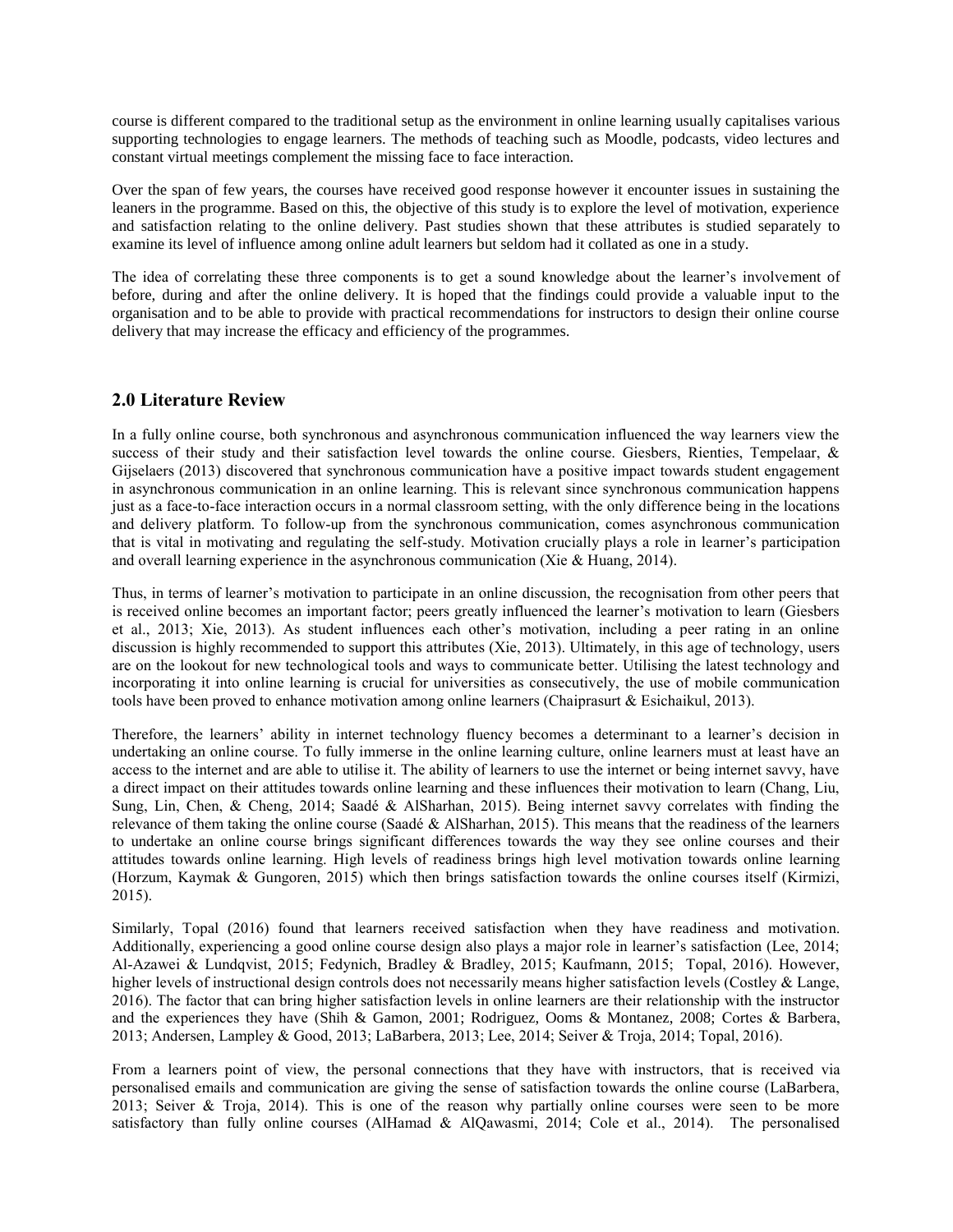interaction and connectedness that is received in a face-to-face is treasured as satisfactory by learners. Therefore, this becomes a matter of convenience versus lack of interaction that decreases the level of satisfaction among learners in a fully online courses. This conforms with the fact that self-regulated learning ability does not affect learners satisfaction level because the interaction is what affects the level of satisfaction (Kuo, Walker, Belland & Schroder, 2013; Joo, Joung & Kim, 2014).

Similar to how motivation to learn are affected by peers' support and interaction (Giesbers et al., 2013; Xie, 2013); satisfaction also comes when learners presence socially are high in the online learning platform (Horzum, 2015). Lack of participation from peers and lack of feedback from instructor hinders effective online collaboration (Muuro, Wagacha, Oboko & Kihoro, 2014) whereas facilitation and monitoring are what is lacking in virtual environment (Chohan, 2014). Kuo et al. (2013) looks at the relationship between interaction, internet self-efficacy and selfregulated learning with learner's satisfaction in online learning and found that learner-instructor interaction, learnercontent interaction, and internet self-efficacy predict learner's satisfaction.

Since motivation influences satisfaction (Kirmizi, 2015) and in a fully online courses, "satisfaction can be defined as fulfillment and pleasure level of the students about different aspects of learning service which they received in an online learning program" (Dziuban, Moskal, Thompson, Kramer, DeCantis, & Hermsdorfer, 2015), it is important that we look at the online learning experiences that the learners have. It is found that the motivation to learn in an online course is high at the beginning of a course (Giesbers et.al, 2013). This motivation, will then affect and/or be affected by the experiences that learners have including the interaction that the learners had with other learners and also with the instructor that will then impact the learners' satisfaction level. Learners' experiences especially in the past presumably would have an impact on their motivation and level of satisfaction as indicated in past literatures and this research seek to understand the correlation.

## **3.0 Methodology**

A quantitative approach was used to study the linkage between motivation, experience and satisfaction level among learners. In order to get a comprehensive insight, a structured questionnaire survey was used and Google Drive was used as the platform to distribute the survey to the learners. In order to get a sound knowledge at this exploratory stage, surveys are distributed to students registered in an online Bachelor of Tourism Management with Honours programme (BTRM) and Bachelor of Human Resource Management (BHRM). Data were analysed using SPSS and appropriate descriptive analysis (e.g. descriptive and frequencies) were presented. The survey was distributed to all levels of students at random in the hope that this study could get an introductory perspective.

The list which was provided by the university's record admission unit indicated an overall of 306 learners undergoing online subjects under the BHRM programme and 90 active learners coming from the BTRM fully online programme. However, due to time constraint and because the learners are more acquainted to the facilitators because of its proximity, the respondents were randomly selected from Klang Valley area only. Basing on the specified area out of 150 distributed surveys, only 69 learners responded to the survey which is equivalent to 46% response rate.

The selection was based on simple random sampling technique since it is still at its exploratory stage and therefore deemed as suitable as it will provide a fundamental knowledge, quick and at a low cost (Zikmund, Babin, Carr & Griffin, 2013). Certainly, the percentage of response rate does not represent the intended population thoroughly. Nonetheless as mentioned by Freankle & Wallen, 1996 cited by Lindner et.al (2001) and the authors guidelines in determining sample size , the minimum number of subjects needed is 50 . Cook et.al (2000) as cited by Nulty (2008) proved that response rates to online surveys are nearly always much lower than those obtained using on-paper surveys.

## **4.0 Data Analysis**

**4.1 Profiles**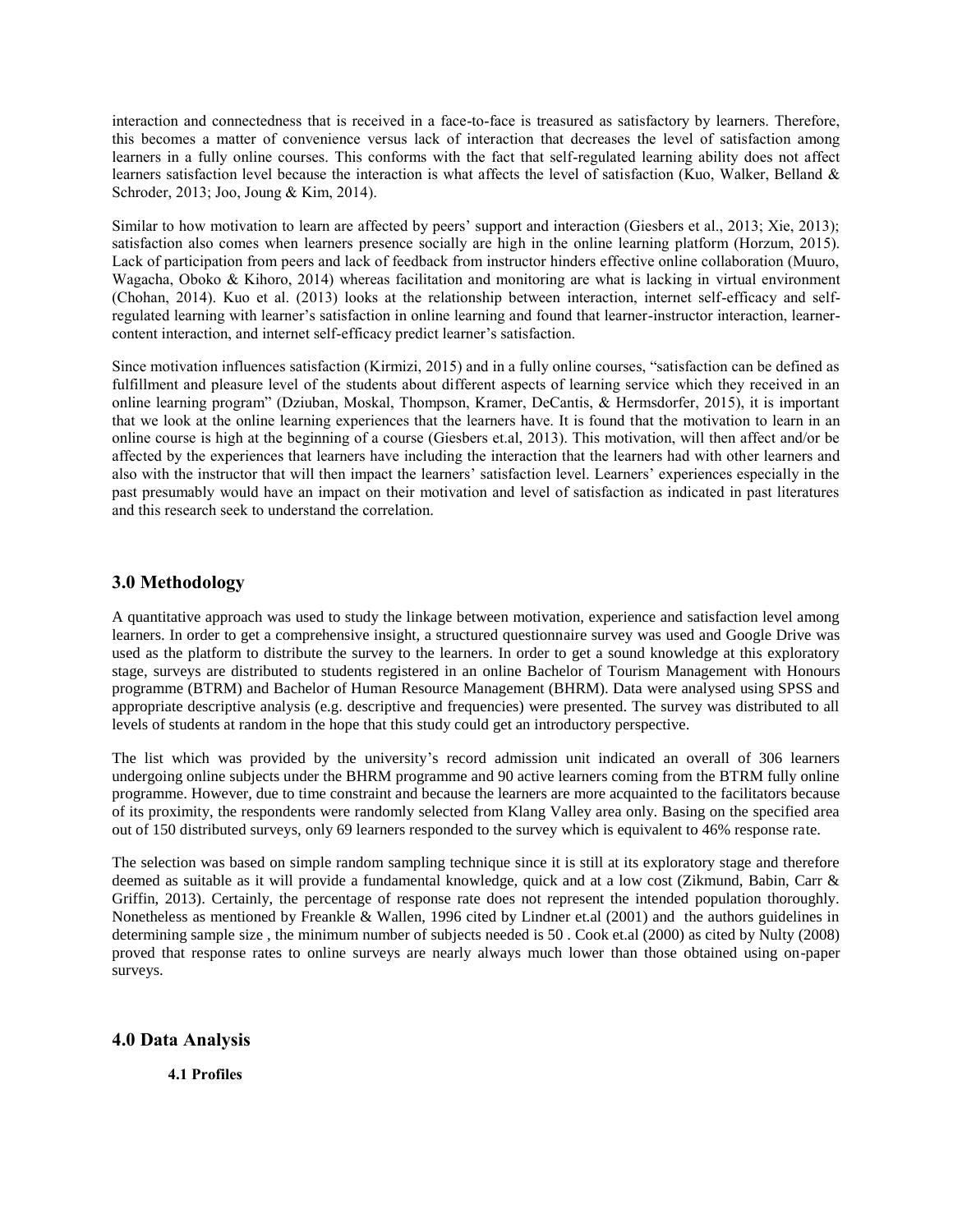Table 1 below shows the demographic profiles of the respondents. The demographic profile includes the gender, age, occupation and study hours. The sample also indicates that female respondents represented slightly higher percentage totaling to 58% compared to their male counterparts (42%). All respondents are undergoing the undergraduate programme under the OUM Business School specifically under Bachelor of Tourism Management and Bachelor of Human Resource Management programmes. Majority of the respondents are aged between 31 to 40 years of age (54%) followed by those between 20 to 30 years (23%) and 41 to 50 years (20%). The age group fits the normal registration age cluster since most of the respondents are working adults. With reference to their occupation, the majority comes from the services sector (41%), followed by business and management background with respective amount of 14.5% and 19%, while the rest comes from various backgrounds such as education (4%), engineering (13%), manufacturing (4%) and others (4%). The number of hours spent on studying found among the respondents are generally between 3 to 4 hours per week (38%), followed closely by 5 to 6 hours (30%). The remaining spent their time studying for more than 7 hours and only 10% allocate little of time studying i.e. between 1 to 2 hours per week.

|                    |                               | Frequency      | Percent |
|--------------------|-------------------------------|----------------|---------|
| Gender             | Female                        | 40             | 57.97   |
|                    | Male                          | 29             | 42.03   |
| Age                | 20-30                         | 16             | 23.19   |
|                    | $31 - 40$                     | 37             | 53.62   |
|                    | $41 - 50$                     | 14             | 20.29   |
|                    | 50 - and above                | 2              | 2.00    |
| Occupation         | Education                     | 3              | 4.35    |
|                    | Manufacturing                 | 3              | 4.35    |
|                    | Services                      | 28             | 40.58   |
|                    | Engineering                   | 9              | 13.04   |
|                    | <b>Business</b>               | 10             | 14.49   |
|                    | Management                    | 13             | 18.84   |
|                    | Others (Housewife, Oil & Gas) | 3              | 4.35    |
| <b>Study Hours</b> | 1-2 hours                     | $\overline{7}$ | 10.14   |
|                    | 3-4 hours                     | 26             | 37.68   |
|                    | 5-6 hours                     | 21             | 30.44   |
|                    | 7-8 hours                     | 5              | 7.25    |
|                    | 9-10 hours                    | 8              | 11.6    |
|                    | Others: 13-17 hours           | 2              | 2.9     |

Table 1: Summary of respondent's profile

#### **4.2 The Analysis of Learners Motivation and Satisfaction with the Online Courses**

The results of both mean and standard deviations of motivation and satisfaction as indicated by the respondents are as shown in Table 2. The respondent's appeared to be highly motivated to undergo online courses because they find the materials are useful to learn  $(M=4.01, SD=0.866)$  which creates the inquisitiveness  $(M=4.01, SD=0.947)$  among them. Furthermore, the respondents was very keen to be taught about the courses that they have chosen (M=4.01,  $SD=0.849$ ) and they believed that if studied appropriately they could comprehend the materials prepared (M=4.00, SD=0.939). The lowest mean ranked by the respondents was 'I think of how poorly I am doing' which is M=3.58, SD=. 1.090).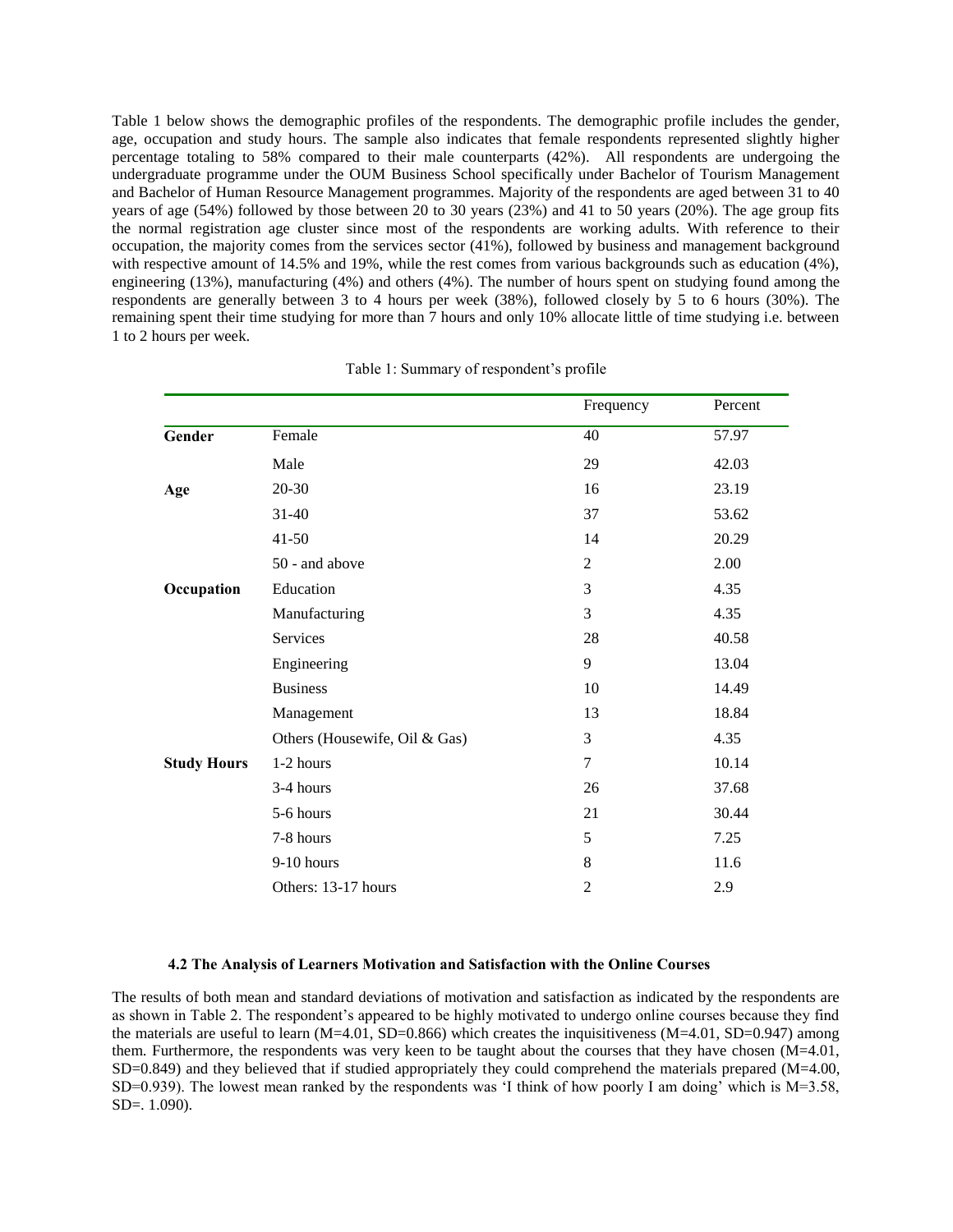Respondents were generally satisfied with the web based courses and signified that web based courses should be utilised more often to deliver instruction  $(M=3.72, SD= 0.953)$  and provided the learners the opportunity of enhancing themselves with higher education (M=3.68,SD=1.169). Overall, the satisfaction rate showed an average mean score between 3 to above 3.5 slightly lower than their motivation. On the other hand, more than 50 percent of the respondents appeared to be moderately satisfied with the web based courses during the experience of learning online as indicated in Table 3.

|                   |                                                                                                   |      | Deviati       |
|-------------------|---------------------------------------------------------------------------------------------------|------|---------------|
|                   |                                                                                                   | Mean | <sub>on</sub> |
| <b>Motivation</b> | Course material is useful to learn                                                                | 4.01 | .866          |
|                   | I prefer course material that arouses my curiosity                                                | 4.01 | .947          |
|                   | I am interested in the content area of this course                                                | 4.01 | .849          |
|                   | Studying appropriately, I can learn the material                                                  | 4.00 | .939          |
|                   | I want to get better grades than other students                                                   | 3.99 | .962          |
|                   | I expect to do well in class                                                                      | 3.88 | 1.051         |
|                   | I think of the questions I cannot answer                                                          | 3.78 | .820          |
|                   | I think of poorly of how I am doing                                                               | 3.58 | 1.090         |
|                   | <b>Satisfaction</b> Web based courses should be utilised more often to deliver instruction        | 3.72 | .953          |
|                   | Web based courses provide me with learning opportunities that I otherwise would not               | 3.68 | 1.169         |
|                   | have had                                                                                          |      |               |
|                   | Web based courses allow me to control the pace of my learning                                     | 3.59 | 1.089         |
|                   | I will recommend web based courses to my friends                                                  | 3.45 | 1.182         |
|                   | Learning through web based instruction is convenient                                              | 3.43 | 1.169         |
|                   | I would not have taken web based courses if I had some other means of acquiring<br>course credits | 3.43 | 1.007         |
|                   | I enjoy learning from the web based lessons                                                       | 3.28 | 1.083         |
|                   | I feel isolated as a student when I take courses via the web                                      | 3.22 | 1.110         |
|                   | I will enroll in another web based course                                                         | 3.12 | 1.132         |
|                   | I prefer web based courses to traditional classroom instruction                                   | 3.03 | 1.071         |
|                   | Learning through web based courses is boring                                                      | 2.97 | 1.098         |

#### Table 2: Descriptive Statistics Motivation and Satisfaction

Std.

Table 3: Respondents Overall Experience

| Overall Experience with the online course(s) |            |             |  |
|----------------------------------------------|------------|-------------|--|
| Dissatisfied %                               | Moderate % | Satisfied % |  |
| 33.3                                         | 53.6       | 13          |  |

The contributing factor to the moderate percentage of experience would be the limit of personal interaction. Table 4 showed almost 50% pointed out that the online delivery quality could not match the personal interaction that respondents may gain from a normal traditional setup. In Table 5, flexibility of location and time provided by fully online learning remained to be the top reason for satisfaction. 60% of the respondents favored the flexibility of online learning. However, the flexibility still couldn't match up to the fact that the respondents prefer face to face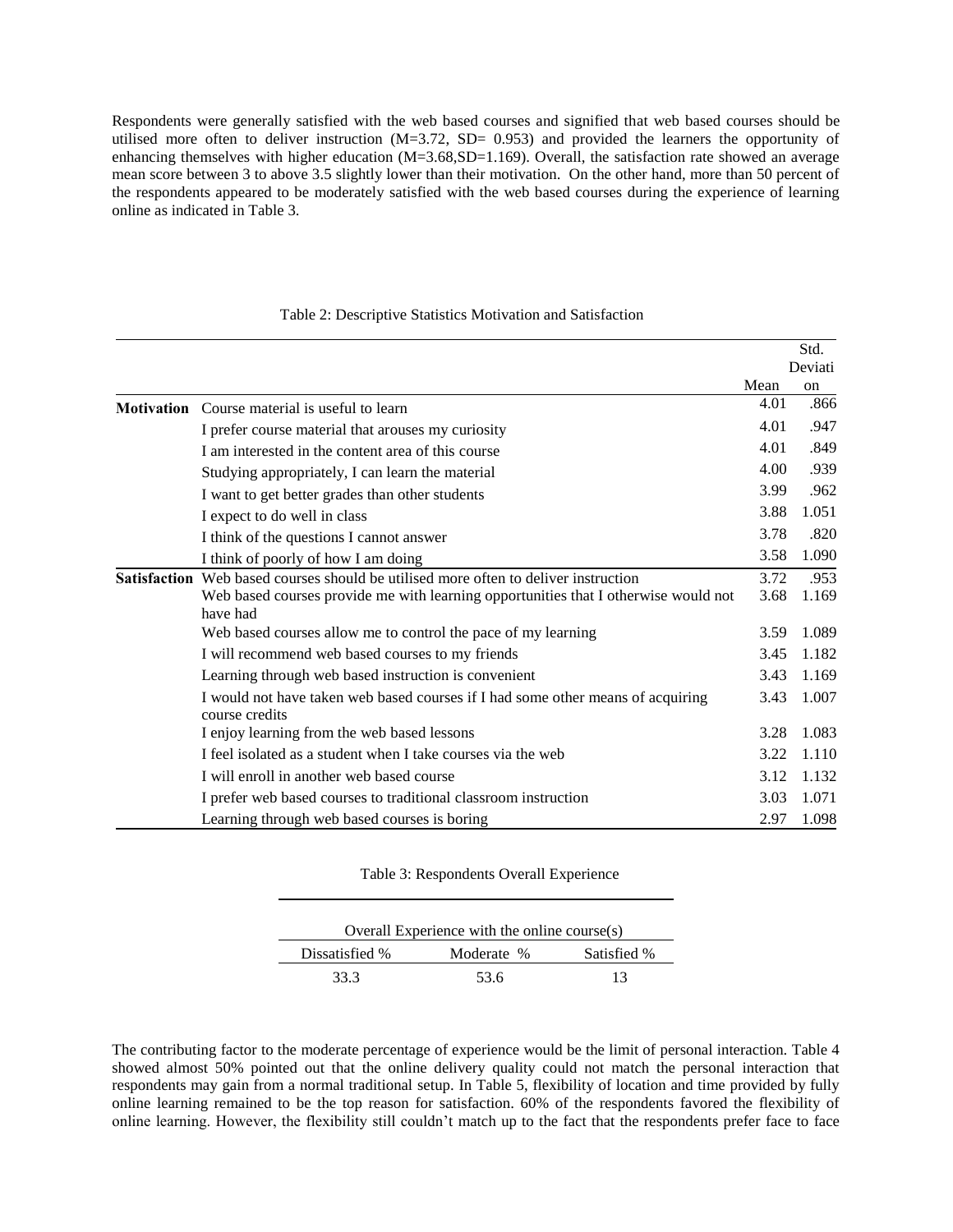interaction (32.4%). In addition, the online delivery method (19%) and reliance on own self discipline (16%) contributed to the total dislikes about online learning.

| Online courses quality standard compared to classroom courses |            |         |               |
|---------------------------------------------------------------|------------|---------|---------------|
| Disagree %                                                    | Moderate % | Agree % | Do not know % |
|                                                               | 27.5       | 27.5    | 29            |

Table 4: Review of Online Delivery Quality compared to classroom courses

| Most Favoured                      |                | Least Favoured                      |                |
|------------------------------------|----------------|-------------------------------------|----------------|
| Items                              | Percentage (%) | <b>Items</b>                        | Percentage (%) |
| <b>Rexibility of study time</b>    | 32.9           | Limited face to face interaction    | 32.4           |
| Rexibility of study location       | 27.9           | The online delivery method          | 19             |
| Less need to go to campus          | 15             | Reliance on my own self discipline  | 16.2           |
| Spending time on the computer      | 7.9            | Spending time on the computer       | 13.3           |
| The online delivery method         | 7.1            | <b>Rexibility of study location</b> | 7.6            |
| Peliance on my own self discipline | 7.1            | Less need to go to campus           | 6.7            |
| Limited face to face interaction   | 1.4            | <b>Rexibility of study time</b>     | 2.9            |
| Others                             | 0.7            | Others                              | 1.9            |

Table 5: Most and Least Favored about Online Delivery

From these results it could be concluded that the respondents are receptive to web based courses and open to online learning in general but respondents tend to identify the flexibilities of location and study as the main strength and not the online learning process. Furthermore, respondent's preference for face to face classroom creates a query on the readiness and the acceptance among the learners on the existing of the existing online delivery.

## **5.0 Discussion**

In determining how learners motivation, experience and satisfaction relates to web based courses, Shih & Gamon (2001) and Rodriguez et al. (2008) variables were employed in this study. Motivation variables were adopted from Shih & Gamon (2001) and questions/ variables extracted from Rodriguez et.al (2008) was used to investigate the degree of learners' satisfaction with online learning experiences and perceived quality.

The findings mirrors to both researches in that the learners are motivated because they are able to navigate their learning pace. Since the respondents have the online learning experience, the most liked aspects are the flexibility of location, study time and the less need to visit the campus. This attributes is certainly an advantage which is also similar to Rodriguez's et al. (2008) study. The findings which showed that the respondents were less favourable for online delivery because of the lack of personal interaction, implies that online learners desires for social interactions might be the probable solution. This also supports the findings from past researches (Cortes & Barbera, 2013; Andersen, Lampley & Good, 2013; LaBarbera, 2013; Lee, 2014; Seiver & Troja, 2014; Topal, 2016). A normal traditional classroom would provide all this as it enables the feeling of being a part of a community. As a student, knowing that they are not alone and are able to reach out for help with tasks among peers helps to boost their experience and satisfaction during the online learning process.

### **6.0 Recommendations**

Thus, deriving from the findings, these are the recommendation to heighten the learning process in web based courses and ultimately elevate the learner's satisfaction and experience level that enrolled for the programmes. For the said recommendations to work, a well planned timeline is required to ensure the delivery will be ongoing and engages learners to participate and enjoy the web based courses.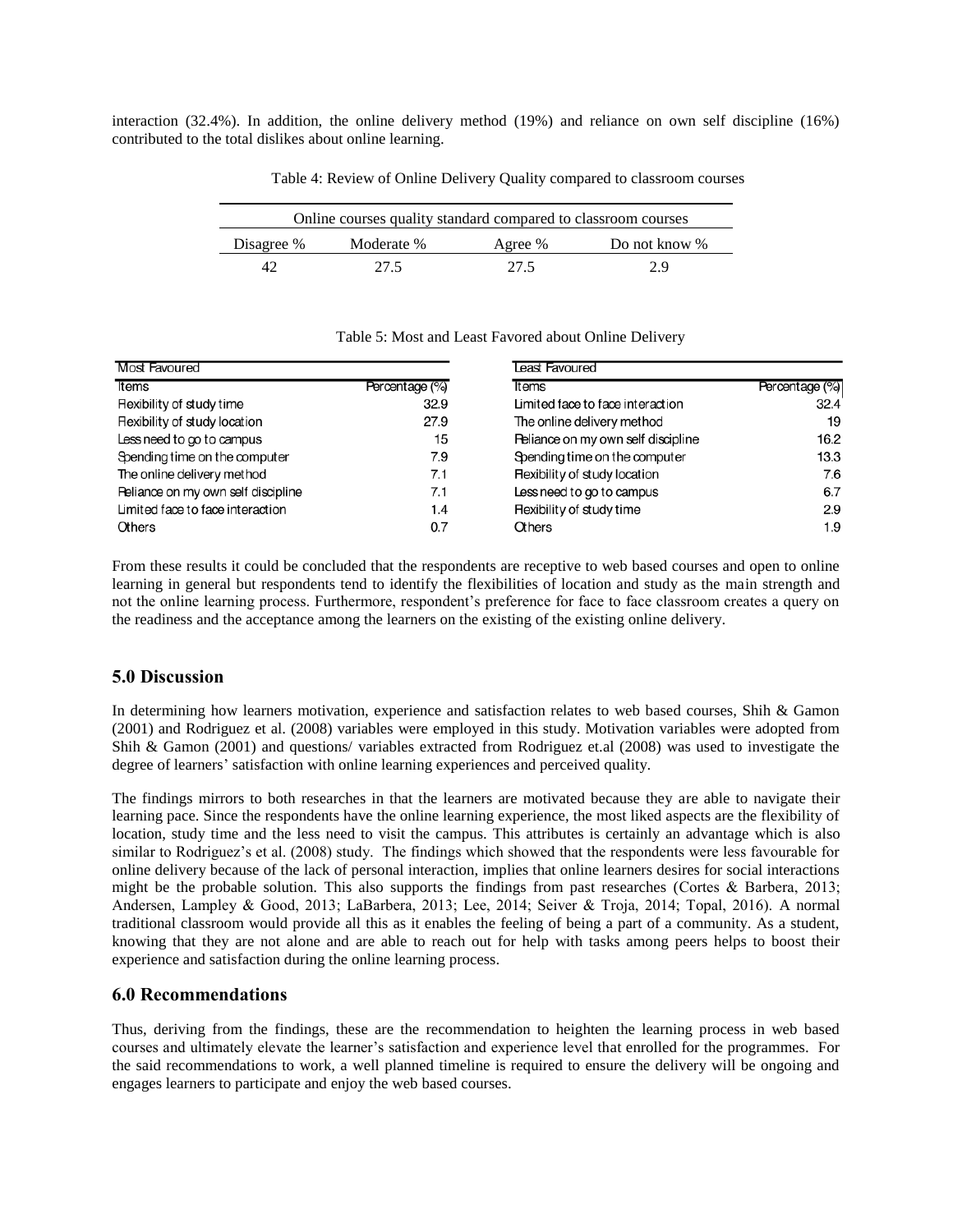1. Video conference a.k.a social presence. Video conferencing is an essential e-learning tool to support the learning environment. Personal communication is still a desired aspect in an online learning,hence it is suggested that the university provides a medium for the learners to arrange an online community to share their thoughts with other peers who may not be entirely academic related. The reason for this is to improve socialisation among peers and cultivate the 'sense of belonging'. Learners could perform web based video conferences through Google Hangout, Google+ , Skype conferencing and even through virtual classroom, which usually is created in a Learning Management System (LMS) such as Moodle.. Video conferencing allows learners to communicate virtually from any parts of the world. The significance of video conference, it links distant learners together for a common reason. It may provide a psychological and emotional support that learners require (Pandey & Pande, 2014; Hampel et.al.,2012; Grant, 2007). The functionalities of the virtual meeting or video conference should at least have audio, text and images including a button that allow students to chat, present and show video seamlessly also controls the 'noise' during the video chat. Something like Google + would do, if a person needs to speak then a red light will appear to indicate that a person will start talking. When students are able to communicate and engaged themselves through exchanging ideas, not only will it stimulate the students motivation but it will also get them actively involved in the learning process (Shih & Gamon, 2001).

#### 2. Collaborative learning via peer review and peer assessment.

Student learning through peer review and assessment provides opportunity for them to develop the ability to learn from their peers about how to deal with matters of difficult approach (Rolando et.al. 2014 & Sit, Chung, Chow & Wong, 2015) as well as sharing ideas, thoughts and experiences with each other. They manage their group work including arranging their offline study environments and coordinating time for groupwork. Allow chance for the learners to critique and evaluate other learners ways of answering. The review among peers could help them in identifying the elements missing from their writing and keep them on track. Educators could facilitate the peer process by being the initiator, encourager, moderator and observer during the discussion or reviewing takes place (Swan, Shena & Hiltz, 2006).

3. Diversification of assessment tasks. To develop learner's higher order of thinking the assignments should be divided into several phases that requires from learners to submit interim feedback. It was recommended by Kearns (2012) for the assignment to be submitted in three phases 1) context description, 2) problem analysis and 3) recommendation for change. Rubrics are highly important as well to guide learners on the requirements of the assessment (s). Other than that, self tests, FAQs and quizzes could assist students in solving problems relating to the course.

### **7.0 References**

- Al-Azawei, A., & Lundqvist, K. (2015). Learner Differences in Perceived Satisfaction of an Online Learning: An Extension to the Technology Acceptance Model in an Arabic Sample. *Electronic Journal of e-Learning*, *13*(5), 408-426.
- AlHamad, A. Q., Al Qawasmi, K. I., & AlHamad, A. Q. (2014). Key Factors in Determining Students' Satisfaction in Online Learning Based on'Web Programming'course within Zarqa University. *International Journal of Global Business*, *7*(1), 7.

An educated workforce. (2016). Retrieved from <http://www.mida.gov.my/home/an-educated-workforce/posts/>

- Andersen, J. C., Lampley, J. H., & Good, D. W. (2013). Learner satisfaction in online learning: An analysis of the perceived impact of learner-social media and learner-instructor interaction. *Review Of Higher Education & Self-Learning*, 6(21), 81-96.
- Chaiprasurt, C., & Esichaikul, V. (2013). Enhancing motivation in online courses with mobile communication tool support: A comparative study. *The International Review of Research in Open and Distributed Learning*, *14*(3), 377-401.
- Chang, C. S., Liu, E. Z. F., Sung, H. Y., Lin, C. H., Chen, N. S., & Cheng, S. S. (2014). Effects of online college student's Internet self-efficacy on learning motivation and performance. *Innovations in education and teaching international*, *51*(4), 366-377.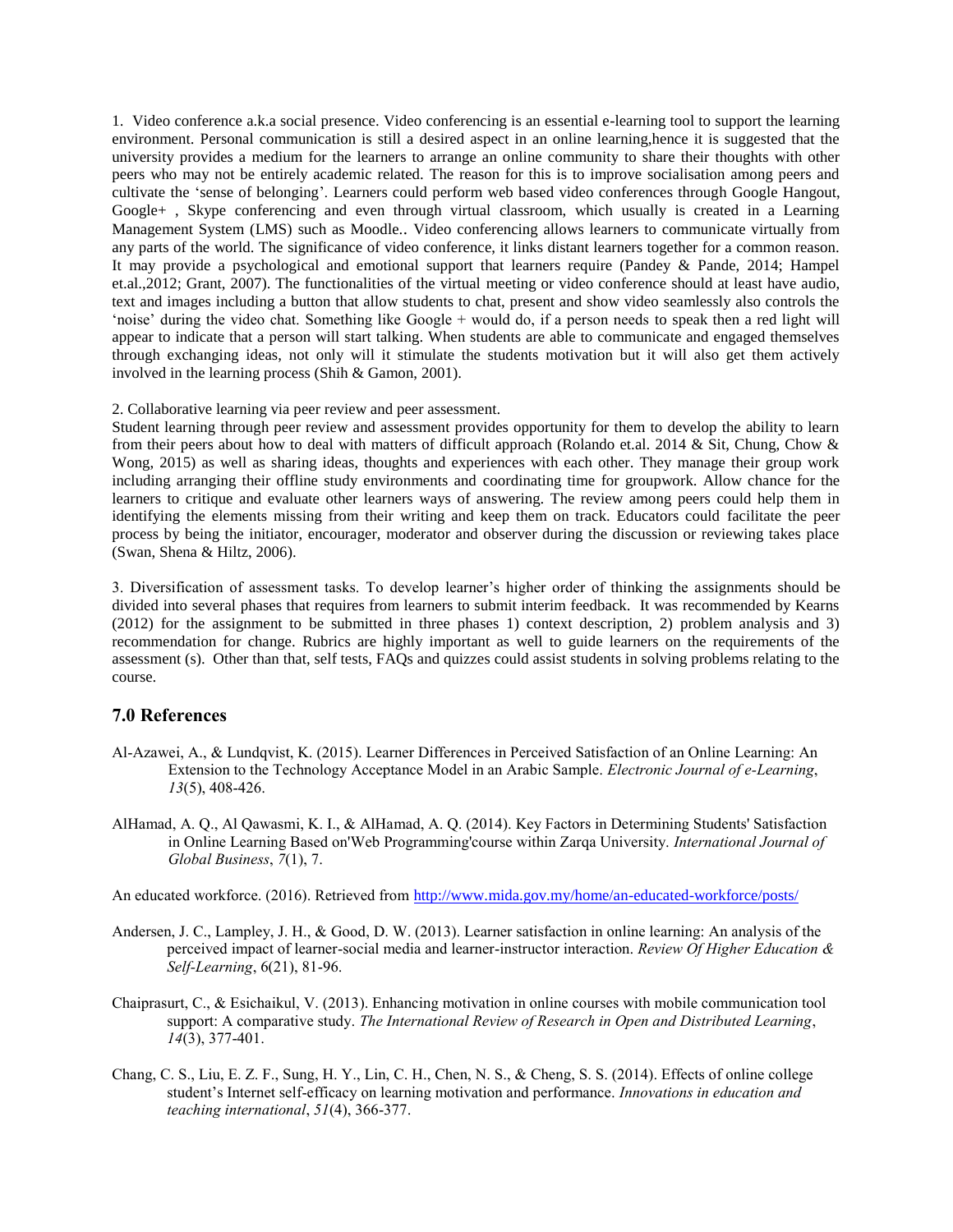- Chohan, B. I. (2014). Students' Perceptions regarding Teaching Effectiveness in Online Learning and Traditional Face to Face Learning Environment. *FWU Journal of Social Sciences*, *8*(1), 50.
- Cole, M. T., Shelley, D. J., & Swartz, L. B. (2014). Online instruction, e-learning, and student satisfaction: A three year study. *The International Review of Research in Open and Distributed Learning*, *15*(6).
- Cortés, A., & Barbera, E. (2013, October). Cultural Differences in Students' Perceptions Towards Online Learning Success Factors. In *European Conference on e-Learning* (p. 555). Academic Conferences International Limited.
- Costley, J., & Lange, C. (2016). The Effects of Instructor Control of Online Learning Environments on Satisfaction and Perceived Learning. *Electronic Journal of e-Learning*, *14*(3).
- Dziuban, C., Moskal, P., Thompson, J., Kramer, L., DeCantis, G., & Hermsdorfer, A. (2015). Student Satisfaction with Online Learning: Is It a Psychological Contract?. *Online Learning*, *19*(2), n2.
- Fedynich, L., Bradley, K. S., & Bradley, J. (2015). Graduate Students' Perceptions of Online Learning. *Research in Higher Education Journal*, *27*.
- Giesbers, B., Rienties, B., Tempelaar, D., & Gijselaers, W. (2014). A dynamic analysis of the interplay between asynchronous and synchronous communication in online learning: The impact of motivation. *Journal of Computer Assisted Learning*, *30*(1), 30-50.
- Grant, M. M., & Cheon, J. (2007). The value of using synchronous conferencing for instruction and students. *Journal of Interactive Online Learning*, 6(3), 211-226.
- Hampel, R., & Stickler, U. (2012). The use of videoconferencing to support multimodal interaction in an online language classroom. *ReCALL*, 24(02), 116-137.
- Hill, R. (1998). What sample size is "enough" in internet survey research. *Interpersonal Computing and Technology: An electronic journal for the 21st century*, *6*(3-4), 1-12.
- Horzum, M. B. (2015). Interaction, structure, social presence, and satisfaction in online learning. *Eurasia Journal of Mathematics, Science & Technology Education*, *11*(3), 505-512.
- Horzum, M. B., Kaymak, Z. D., & Gungoren, O. C. (2015). Structural Equation Modeling towards Online Learning Readiness, Academic Motivations, and Perceived Learning. *Educational Sciences: Theory and Practice*, *15*(3), 759-770.
- Joo, Y. J., Joung, S., & Kim, J. (2014). Structural relationships among self-regulated learning, learning flow, satisfaction, and learning persistence in cyber universities. *Interactive Learning Environments*, *22*(6), 752- 770.
- Kauffman, H. (2015). A review of predictive factors of student success in and satisfaction with online learning. *Research in Learning Technology*, *23*.
- Kearns, L.R.(2012). Student assessment in online learning: Challenges and effective practices.*MERLOT Journal of Online Learning and Teaching*, 8(3),198-208.
- Kirmizi, Ö. (2015). The Influence of Learner Readiness on Student Satisfaction and Academic Achievement in an Online Program at Higher Education. *Turkish Online Journal of Educational Technology-TOJET*, *14*(1), 133-142.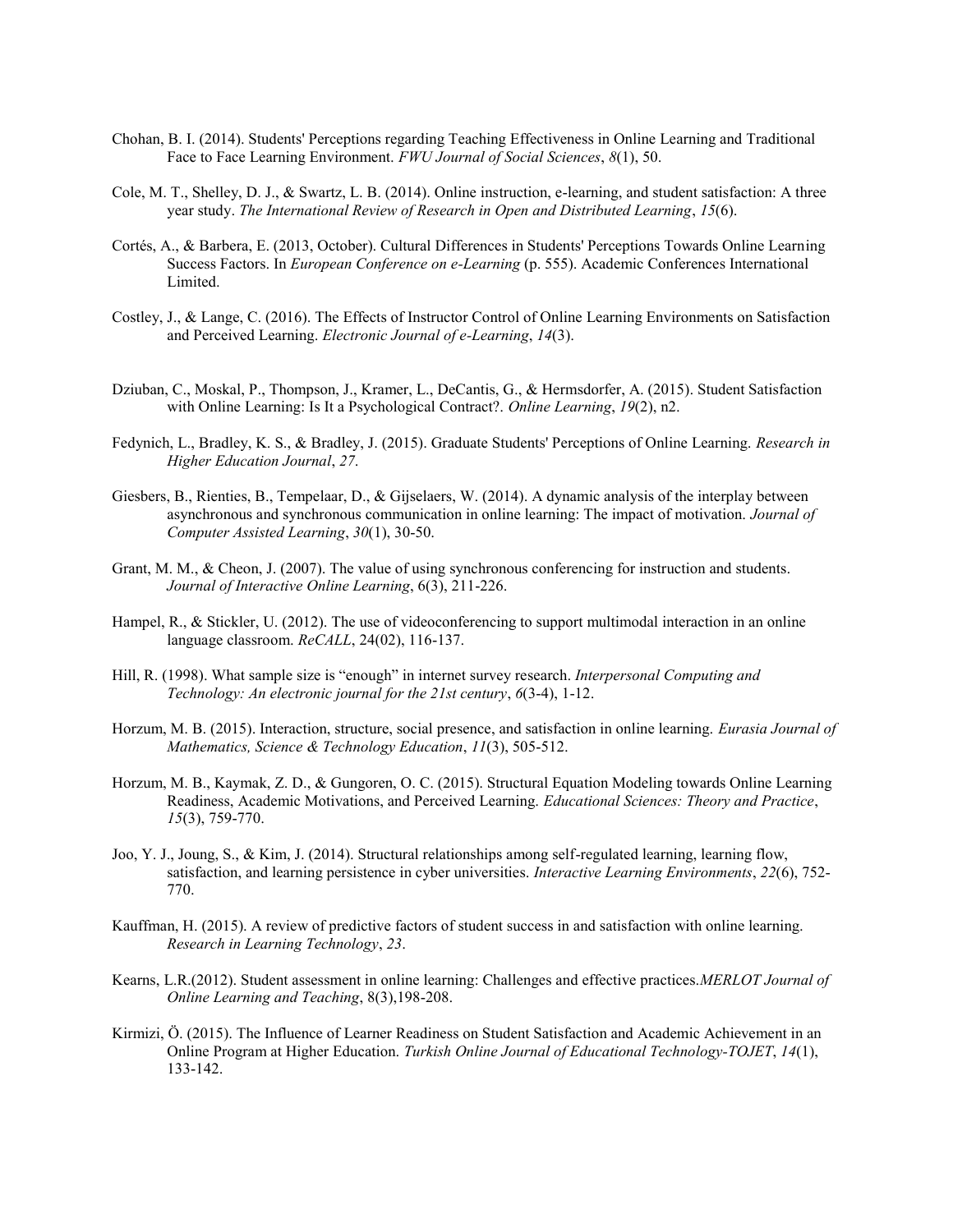- Kuo, Y. C., Walker, A. E., Belland, B. R., & Schroder, K. E. (2013). A predictive study of student satisfaction in online education programs. *The International Review of Research in Open and Distributed Learning*, *14*(1), 16-39.
- LaBarbera, R. (2013). The relationship between students' perceived sense of connectedness to the instructor and satisfaction in online courses. *Quarterly Review of Distance Education*, *14*(4), 209.
- Lee, J. (2014). An exploratory study of effective online learning: Assessing satisfaction levels of graduate students of mathematics education associated with human and design factors of an online course. *The International Review of Research in Open and Distributed Learning*, *15*(1).
- Lindner, J. R., Murphy, T. H., & Briers, G. E. (2001). Handling nonresponse in social science research. *Journal of Agricultural Education*, *42*(4), 43-53.
- Muuro, M. E., Wagacha, W. P., Kihoro, J., & Oboko, R. (2014). Students' perceived challenges in an online collaborative learning environment: A case of higher learning institutions in Nairobi, Kenya. *The International Review of Research in Open and Distributed Learning*, *15*(6).
- Nulty, D.D. (2008). The adequacy of response rates to online and paper surveys: What can be done?.*Assessment & Evaluation in Higher Education,* 33(3), 301-314.
- Pandey, H. & Pande, P.P. (2014), Video conferencing: An efficient e-Learning Tool for Distance Education, *International Journal of Innovation and Scientific Research*, 10, 308-311.
- Rodriguez, M. C., Ooms, A., & Montañez, M. (2008). Students' perceptions of online-learning quality given comfort, motivation, satisfaction, and experience. *Journal of interactive online learning*, *7*(2), 105-125.
- Rolando, L. G. R., Salvador, D. F., Souza, A. H. S., & Luz, M. R. (2014). Learning with their peers: Using a virtual learning community to improve an in-service Biology teacher education program in Brazil. *Teaching and Teacher Education*, *44*, 44-55.
- Saadé, R. G., & AlSharhan, J. A. (2015). Discovering the Motivations of Students when Using an Online Learning Tool. *Journal of Information Technology Education*, *14*.
- Seiver, J. G., & Troja, A. (2014). Satisfaction and success in online learning as a function of the needs for affiliation, autonomy, and mastery. *Distance education*, *35*(1), 90-105.
- Shih, C. C., & Gamon, J. (2001). Web-based Learning: Relationships among Student Motivation, Attitudes, Learning Styles, and Achievement. *Journal of agricultural education*, *42*(4), 12-20.
- Sit, J. W., Chung, J. W., Chow, M. C., & Wong, T. K. (2005). Experiences of online learning: students' perspective. *Nurse education today*, *25*(2), 140-147.
- Structural policy challenges for southeast asian countries (2013). Retrieved from [https://www.oecd.org/dev/asia](https://www.oecd.org/dev/asia-pacific/Malaysia.pdf)[pacific/Malaysia.pdf](https://www.oecd.org/dev/asia-pacific/Malaysia.pdf)
- Swan, K., Shen, J., & Hiltz, S. R. (2006). Assessment and collaboration in online learning. *Journal of Asynchronous Learning Networks*, *10*(1), 45-62.
- The global competitiveness report 2015-2016. (2016). Retrieved from [http://reports.weforum.org/global](http://reports.weforum.org/global-competitiveness-report-2015-2016/)[competitiveness-report-2015-2016/](http://reports.weforum.org/global-competitiveness-report-2015-2016/)
- Topal, A. D. (2016). Examination of University Students' Level of Satisfaction and Readiness for E-Courses and the Relationship between Them. *European Journal of Contemporary Education,* 15(1).